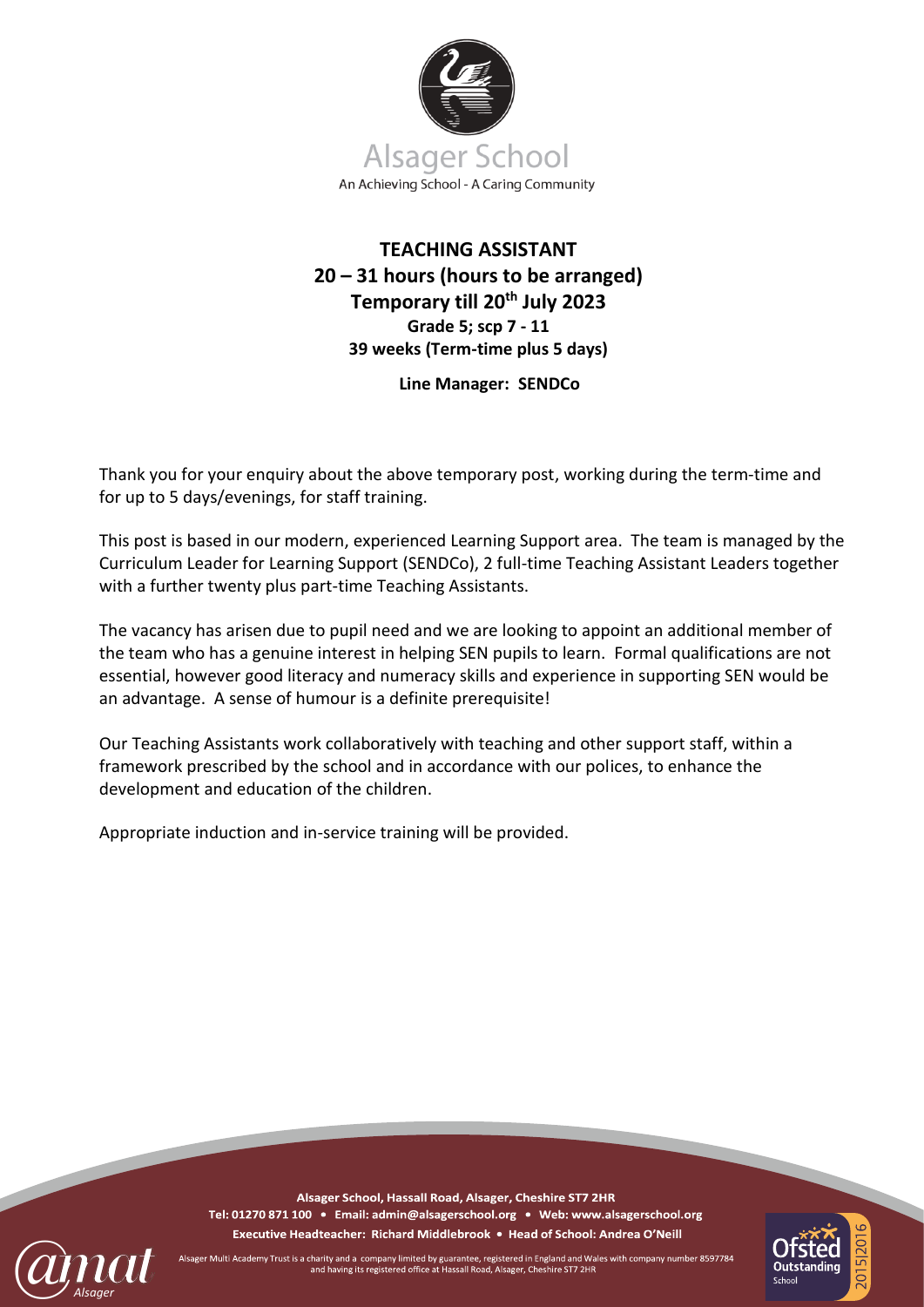## **About the School:**

Alsager School is a large 11-18 mixed Multi Academy Trust with 1587 pupils on roll, including approximately 313 students in the Sixth Form and is the only secondary school in the town. We currently employ in excess of 100 teaching and 75 support staff. The MAT has recently expanded when Weston Village Primary School, located near to Crewe, joined in April 2018 and Alsager Highfields Community Primary School joined in September 2020.

Alsager School is a fantastic place to work with motivated and well-behaved students, a committed and experienced governing body, dedicated staff and supportive parents. Children of all abilities make impressive progress throughout the key stages. We are one of the highest performing schools in Cheshire East, and our last Ofsted in February 2016 graded the school as Outstanding in all areas.

Approximately 75% of our students are drawn from the town itself and its adjacent villages. The remainder come from towns in neighbouring Staffordshire and Cheshire, sent to us by parental choice.

## **Principal Responsibilities:**

To work collaboratively with teaching staff and work with other support staff to enhance the development and education of children in accordance with the aims and policies of the school.

The following duties and responsibilities will be carried out after consultation with the SENDCo and the relevant class teacher. Whenever possible the Teaching Assistant will be involved in the planning of the lessons.

- **1** Using acquired skills, support and deliver learning activities and contribute to the development of work programmes to facilitate effective teaching and learning.
- **2** Provide input into the planning and evaluation of learning activities for individuals and groups of pupils to enable the teaching staff to make informed decisions when developing their plans.
- **3** Supervise the activities of individuals or groups of pupils both in and out of the classroom (including educational visits) to ensure their safety and facilitate their physical and emotional development in accordance with the school's behaviour management policy.
- **4** Monitor individual pupil's progress, achievements and development and report these to the teaching staff/line manager to inform decisions taken regarding the Individual Education Plan, Behaviour Plans and Personal Care Programmes for a pupil.
- **5** Liaise with parents and carers in conjunction with the teaching staff to ensure effective communication concerning the pupils' well-being.
- **6** Record pupil information as specified by the teaching staff/line manager to ensure that schools' information systems are maintained.
- **7** Attend to the personal and physical needs of pupils so that their well-being is maintained.
- **8** Prepare and maintain learning resources and ensure that the Student Work Room/classroom is kept tidy so that the needs of the lesson plans are met in a safe learning environment, which complies with relevant health and safety requirements.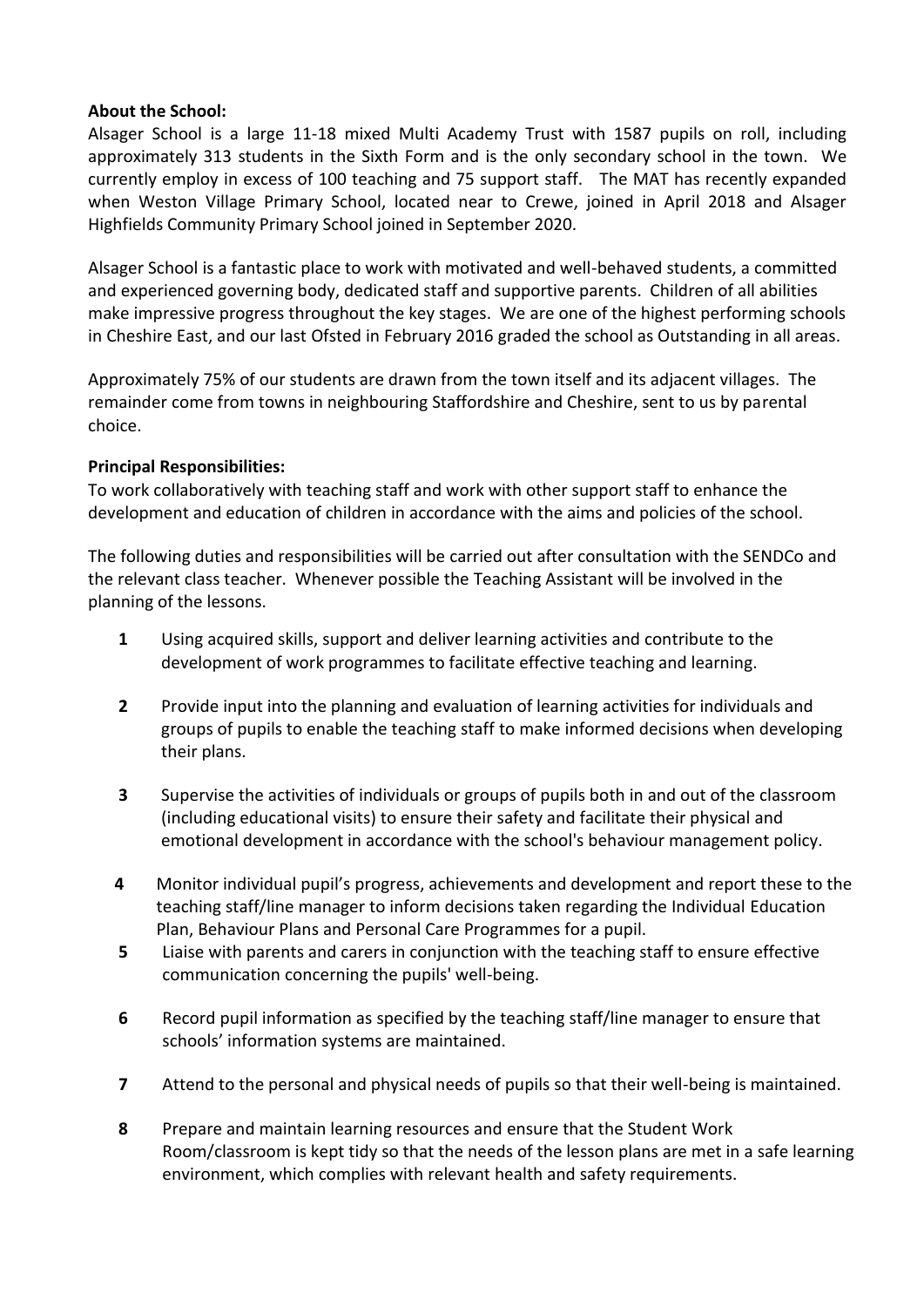- **9** Display and present the pupils' work under the direction of teaching staff, so that it enhances the classroom environment and celebrates achievement.
- **10** Attend staff and other meetings and participate in staff training development work and staff reviews as required

Notwithstanding the detail in this job description, in accordance with AMAT's Flexibility Policy the job holder will undertake such work as may be determined by the Headteacher/Governing Body from time to time, up to or at a level consistent with the Main Responsibilities of the job.

## **In conclusion:**

In order to ensure the future successful development of our school, we are keen to appoint only staff of the highest ability or with the greatest promise. Working at Alsager School is demanding but the rewards are commensurate in a school with strong leadership, dedicated staff, supportive parents and pleasant, friendly and highly motivated pupils. The School is proud of its supportive ethos and the person appointed can expect much help, guidance and support from colleagues.

Alsager School is an equal opportunities employer and we are committed to safeguarding and promoting the welfare of children and young people. We expect all staff and volunteers to share this commitment.

## **How do I apply?**

If having read this information, you find the post and Alsager School appealing, we would like to hear from you. Application is by completion of the School's two part Application Form. CV's will not be accepted. Please also remember to complete the Rehabilitation of Offenders Statement and Equal Opportunities Questionnaire.

It is important that your supporting statement should give comprehensive information about your skills and it should emphasise your qualities which are relevant to the post. This is your opportunity to introduce yourself and to describe why you believe you are capable of carrying out the duties described.

The closing date is **noon on Monday, 27th June 2022.** Interviews are likely to be held the following week. In the interests of economy, those applicants who have not received an invitation for interview or any further communication within two weeks of the above date are asked to consider their application unsuccessful on this occasion.

Completed application forms should be returned to: Mrs Ashley Owen



H.R. Manager Alsager School Alsager ST7 2HR

If you complete an application electronically, you can return your application via email to Mrs Owen at [jobs@alsagerschool.org](mailto:jobs@alsagerschool.org) All electronically submitted applications will be acknowledged.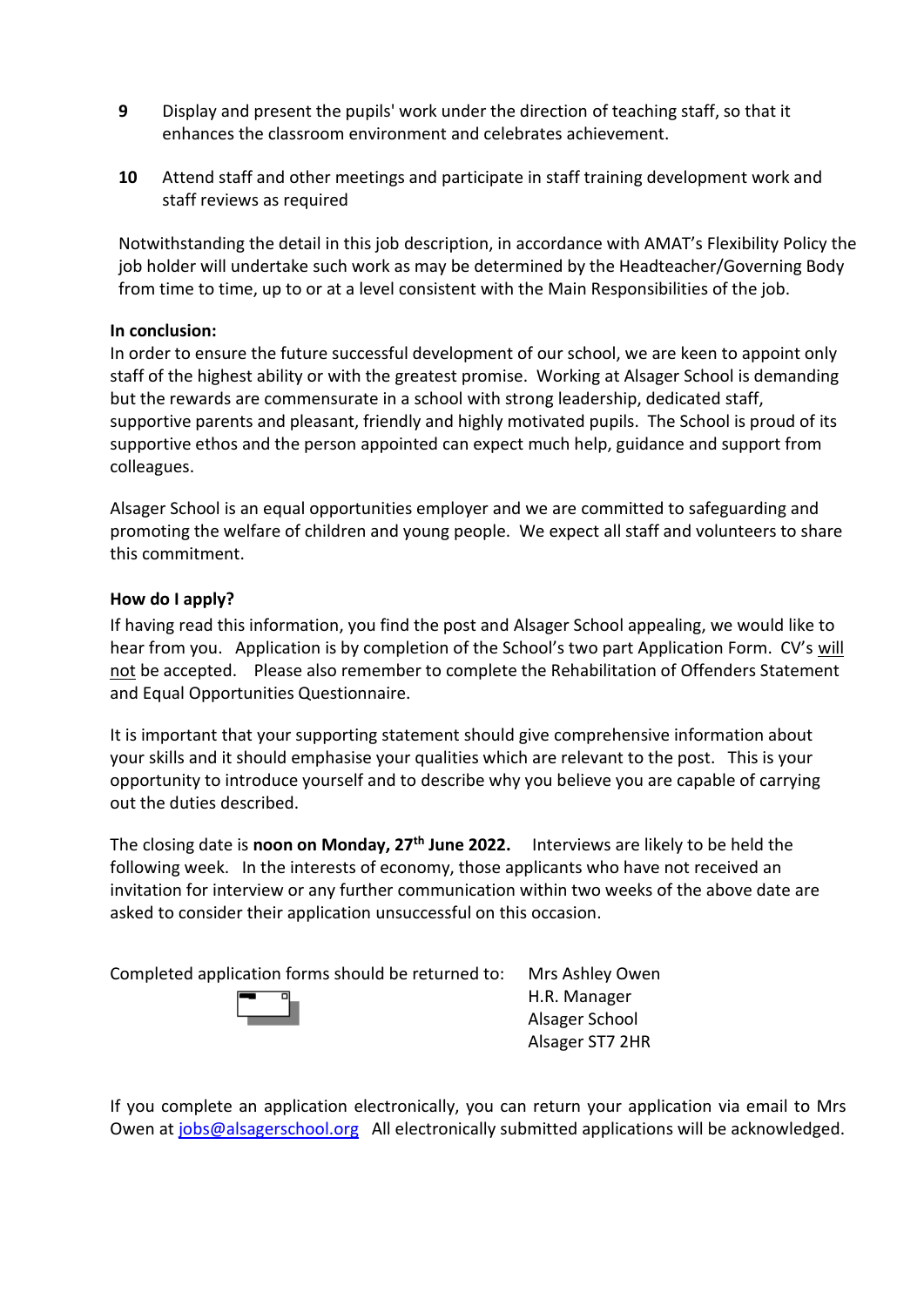*Please note that you will be required to sign a paper copy of your application if you are invited to interview.* 

It is the School's practice to take up references for all shortlisted candidates. One referee should be from your current or most recent employer. Where you are not presently working with children but have done so in the past, you should provide a referee from that employer.

References will not be accepted from relatives or from people writing solely in the capacity of a friend.

If you require any further information or wish to discuss any issues, please do feel free to contact me. In the meantime, good luck with your application. I look forward to reading your response and to possibly meeting you in the near future.

Yours sincerely,

Ashley Owen

H.R. Manager bpi/ Teaching Assistant/June 2022

Further details about the School are available from our website: www.alsagerschool.org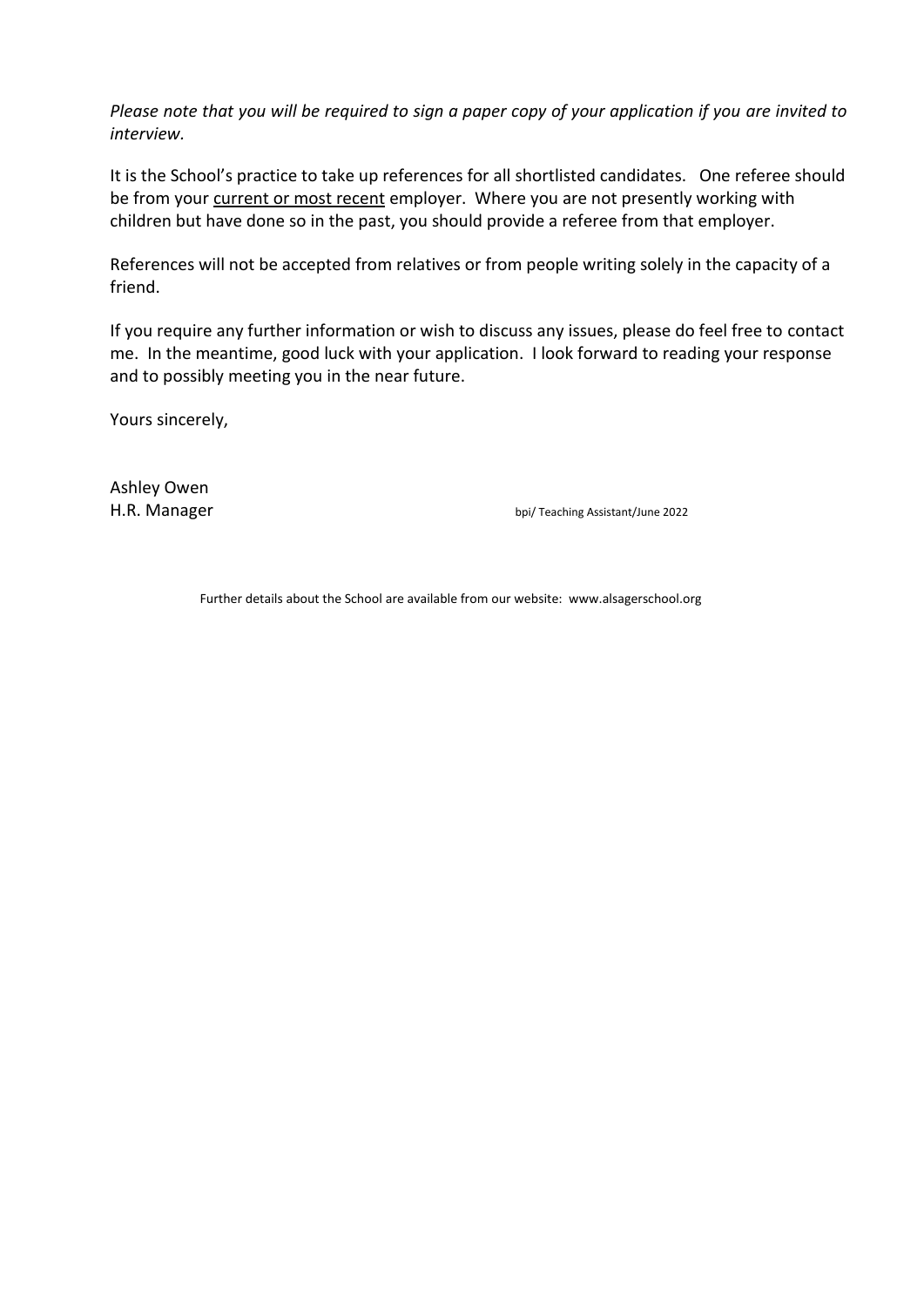# **PERSON SPECIFICATION**

## **Job Title: Teaching Assistant Grade: 5; scp 7 - 11**

| <b>CRITERIA</b>              | <b>ESSENTIAL</b>                                                                                                                                                                                                                                                                                                  | <b>DESIRABLE</b>                                                                          |
|------------------------------|-------------------------------------------------------------------------------------------------------------------------------------------------------------------------------------------------------------------------------------------------------------------------------------------------------------------|-------------------------------------------------------------------------------------------|
| <b>Experience</b>            | Enjoy working with and have an<br>understanding of how children<br>learn.                                                                                                                                                                                                                                         | Previous experience in the<br>education field.                                            |
| Qualifications/<br>Knowledge | Good standard of general<br>education.<br>Good standard of written and<br>verbal English.<br>Excellent ICT skills.                                                                                                                                                                                                | Relevant certification.<br>NVQ in Learning Support.                                       |
| <b>Personality</b>           | Evident personal authority - ability<br>to command respect from<br>students.<br>A positive outlook.<br>Energetic & adaptable.<br>Reliable.<br>Enjoy a challenge.<br>A resilience to absorb and cope<br>with pressure.<br>Able to show and use discretion.                                                         | Self confidence.                                                                          |
| <b>Special Aptitudes</b>     | Excellent interpersonal skills.<br>Self-motivated with an ability to<br>use own initiative.<br>Excellent organisational and time<br>management skills.<br>Willingness to work hours flexibly.<br>Ability to work as an effective<br>team member.<br>Commitment to safeguard &<br>promote the welfare of children. | Have high expectations of<br>themselves.<br>Desire to be involved in further<br>training. |
| <b>Physical Attributes</b>   | Pleasant manner.                                                                                                                                                                                                                                                                                                  |                                                                                           |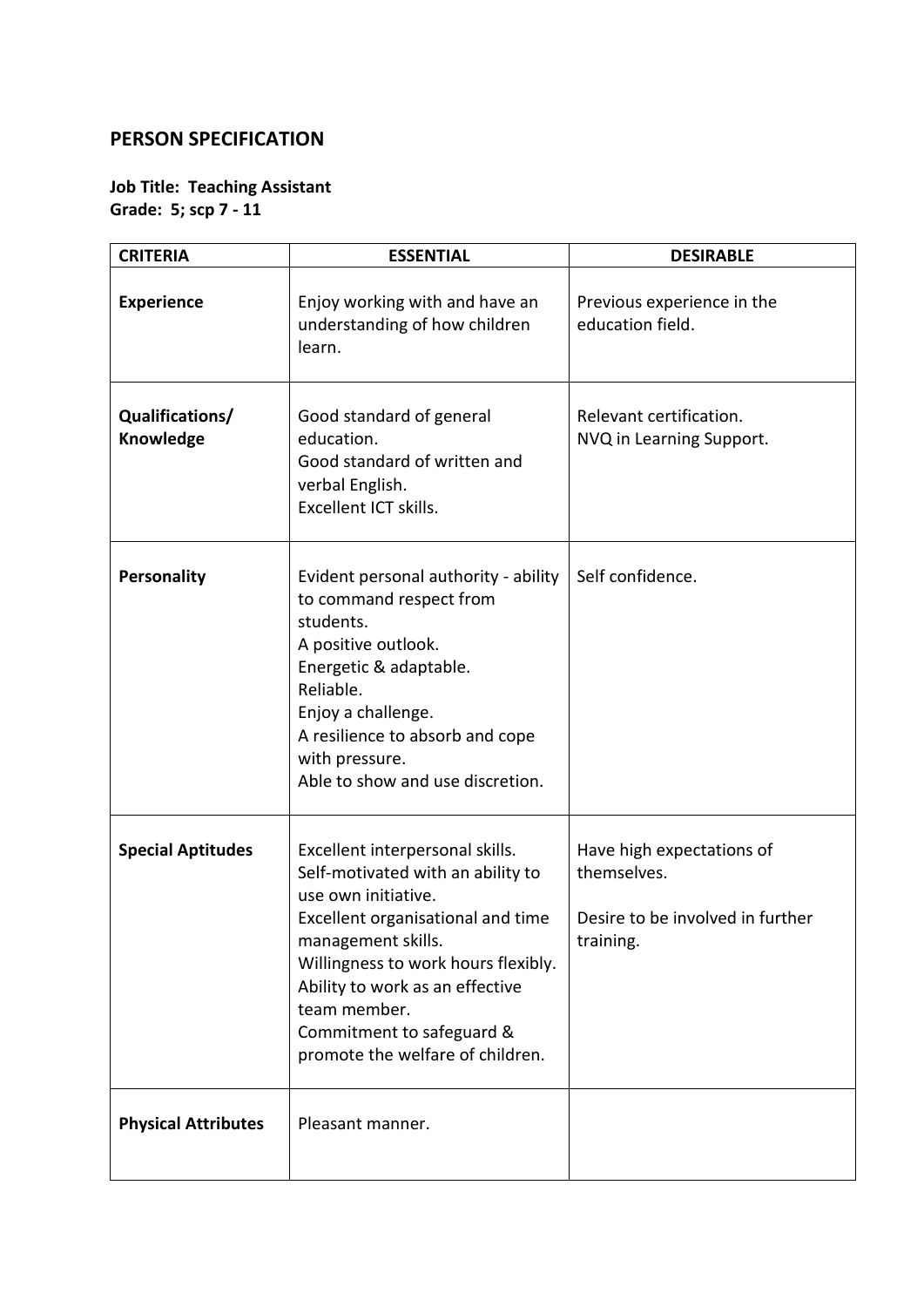

## **TERMS & CONDITIONS OF SERVICE (NJC)**

#### Negotiating Body

The appointment is subject to the Scheme of Conditions of Service of the National Joint Council for Local Government Services.

#### Hours of Work

The standard working week for full time employees is 37 hours worked over five days.

#### Salary

For employees newly appointed to the school, progression through the salary scale will be by annual increment on the anniversary of your appointment each year until the maximum point of the scale is reached.

Salary is paid in 12 equal monthly payments on the 15th day of each month, or the previous day if the 15<sup>th</sup> falls on a Saturday or Sunday or public holiday. Payment will be directly into a Bank/Building Society account.

#### Leave Entitlement

The entitlement for full-time, full-year employees is 25 working days, with an extra 5 days being granted after 5 years' continuous service. Additionally, 8 Bank Holidays are currently granted each year. NB: Pro rata entitlements are applicable for staff working less than full-time hours or part-year.

#### Probationary period

New entrants to the School are subject to a probationary period of 25 weeks during which you are expected to establish your suitability to the post.

#### Medical approval

An offer of appointment is subject to the successful candidate submitting an acceptable statement of medical history and present state of health, and, if required by the Medical Adviser, undergoing a medical examination.

#### Notice to Terminate

This appointment is subject to one month's notice by the employee. The school's notice varies according to the employee's length of service.

#### Pension Arrangements

The person appointed will have the choice to:

- become a member of the Local Government Pensions Scheme; or
- be a member of a personal pension scheme; or
- rely on the State Earnings Related Pension Scheme (SERPS).

#### Sickness Leave & Pay

The post is subject to the provisions of the School's occupational sickness scheme which entitles employees to one month's full pay and (after 4 months' employment) 2 months' half pay during their first year of employment, rising to 6 months' full pay and 6 months' half pay after 5 years' employment.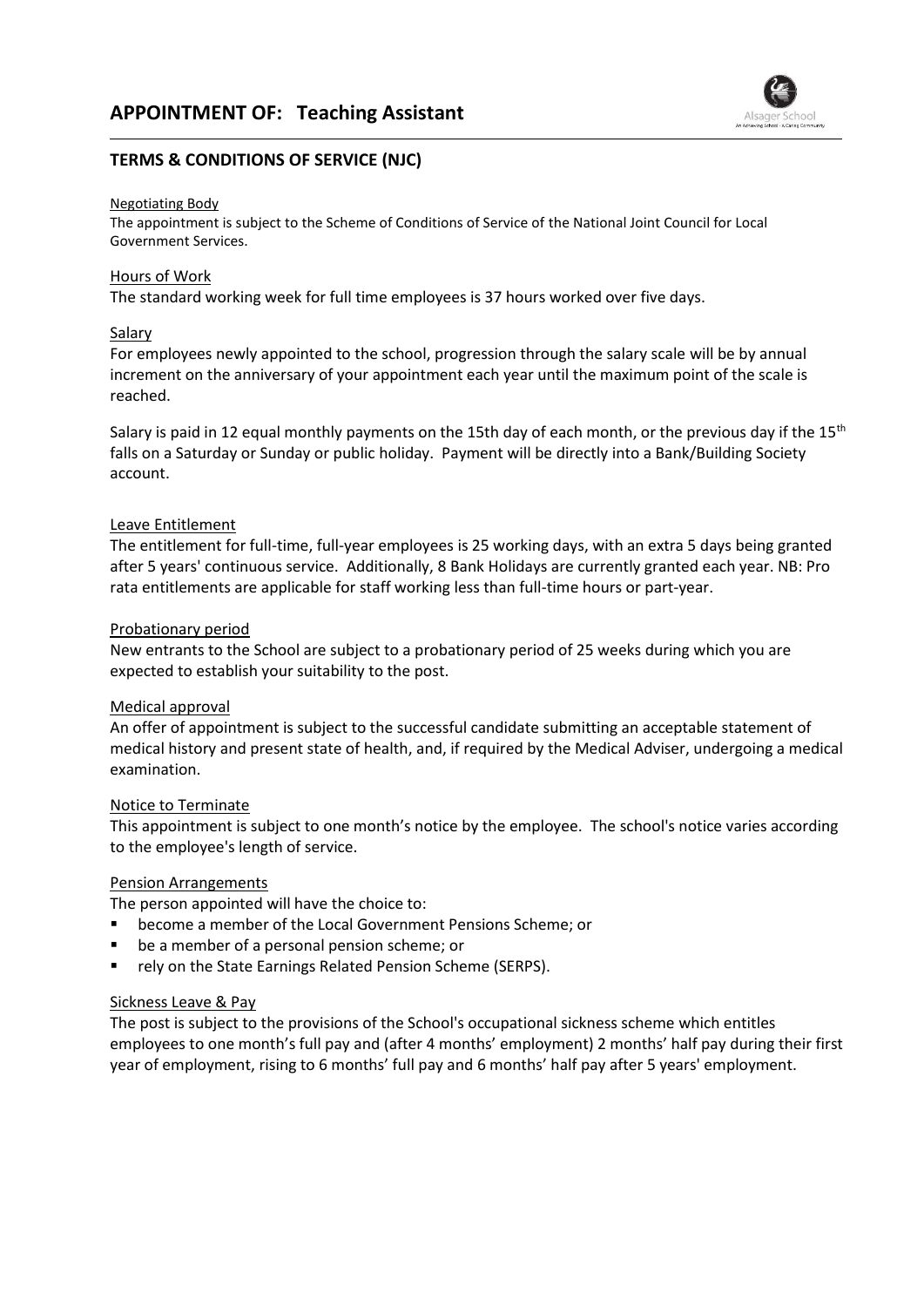#### No Smoking

Governors have approved a "No Smoking" policy for the School. Employees joining the School do so in the knowledge that they will be required to comply with these arrangements. They will be entitled to avail themselves of medical advice on cessation planning from the Occupational Health Unit.

#### Relatives within the School/Council

Applicants must disclose on their application form details of any relative who is a School employee. If applicants do not give details of a relationship they are liable to be disqualified for the job or if appointed, liable to be dismissed. This will also be the case if the applicant or someone else uses improper influence to attempt to get them the job (but this does not prevent a School employee giving a written reference about the applicant).

#### Equal Opportunities Policy

The School is committed to the promotion of equality of opportunity and the elimination of discrimination; all applicants should note that they will be considered on the basis of suitability regardless of disability, gender, race, religion, age, sexual orientation and marital status or any other discrimination which is unfair or unreasonable.

#### Asylum and Immigration Act

All successful applicants will be asked to confirm, in advance of taking up the appointment, that they are eligible to work in the United Kingdom. In order to establish this the successful applicant will be asked to provide documentation showing their National Insurance Number or provide copies of Tax Forms P45 or P60, or if this is not possible, other evidence of your entitlement to work.

#### Standards of Conduct

The School's Code of Conduct, and associated guidance, sets out the standards which are expected of employees.

Any attempt by a candidate to influence the selection process improperly will result in disqualification and, if appointed, may render the employee liable to dismissal without notice.

#### Safeguarding Children

Alsager School is committed to safeguarding and promoting the welfare of children and young people and expects all staff and volunteers to share this commitment.

#### Employing people with a criminal record

The School aims, as part of its approach to Valuing Diversity, to promote equality of opportunity for all and has an open-minded recruitment policy in relation to employing people with past convictions. At the same time children must be protected and a safe working environment provided for all employees.

The Rehabilitation of Offenders Act allows for a person who has been convicted of a criminal offence involving a sentence of not more than 2½ years imprisonment and who has since lived trouble free for a specified period of time (related to the severity of the offence) to be treated as if the offence, conviction or sentence had never occurred. This is known as a spent conviction.\*

However, this job is one of those to which the provisions of the above Act in relation to spent convictions\*, **do not apply**. Applicants **must therefore disclose** whether they have any previous convictions\*, whether or not they are spent.

Should an applicant have a criminal conviction\*, this will be discussed in confidence at interview. However only convictions\* that are relevant to the job in question will be taken into account. Failure to disclose any conviction could lead to an application being rejected, or, if appointed, may lead later to dismissal.